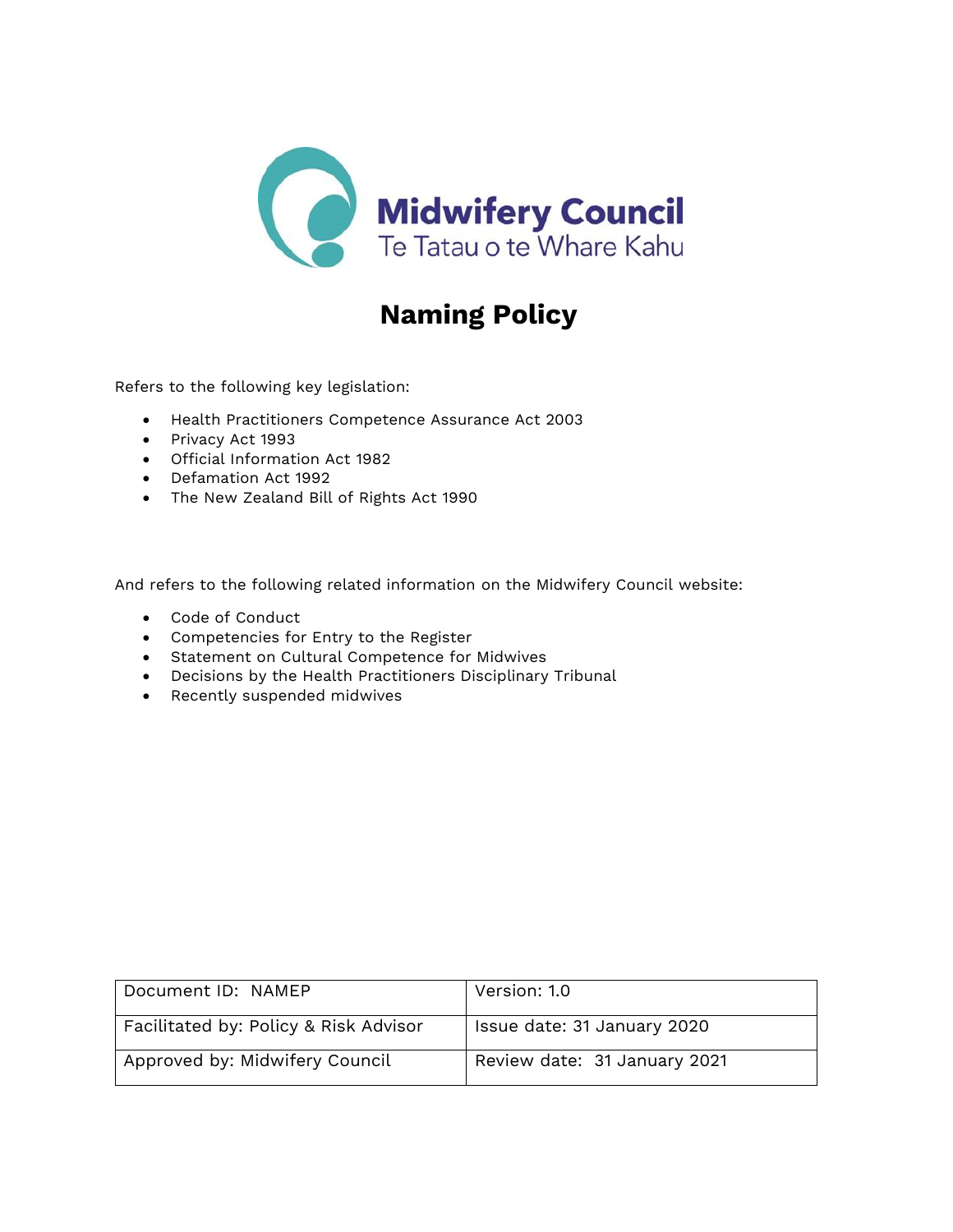#### **Policy statement**

The Midwifery Council (the Council) exists to protect public safety. As the midwifery regulator it oversees professional standards in midwifery. The Council makes sure midwives meet and maintain professional standards of education, conduct and performance, so that midwives deliver high quality healthcare throughout their careers. The Council will hold midwives to account if their conduct falls short of these standards.

The naming policy was developed in accordance with section 157B of the Health Practitioners Competence Assurance Act 2003 (HPCAA), which states that the purpose of the naming policy is to:

- enhance public confidence in midwives by providing transparency about the Council's disciplinary procedures and decision-making processes; and
- ensure that midwives whose conduct has not met expected standards may be named where it is in the public interest to do so; and
- improve the safety and quality of health care.

This naming policy will enhance public confidence in midwifery as a profession by allowing women to make an informed choice about the midwife they engage with.

# **1 Health practitioners for whom the naming policy applies**

- a. This naming policy applies to:
	- I. Any midwife registered with the Council; or
	- II. Any midwife who has previously held registration with the Council.
- b. In New Zealand, midwives are registered health practitioners who practise within the Midwifery Scope of Practice, as prescribed by the Council under section 11 of the HPCAA.

# **2 Circumstances in which a midwife may be named**

a. The Council may publish in any publication the name of a midwife who is the subject of an order or direction made by the Council under the HPCAA<sup>1</sup>.

 $1$  An order or direction is made by the Midwifery Council.

For example: Suspension, inclusion of conditions or change in permitted health services when a practitioner does not satisfy the requirements of a competence or recertification programme under section 43 (1) of the HPCAA.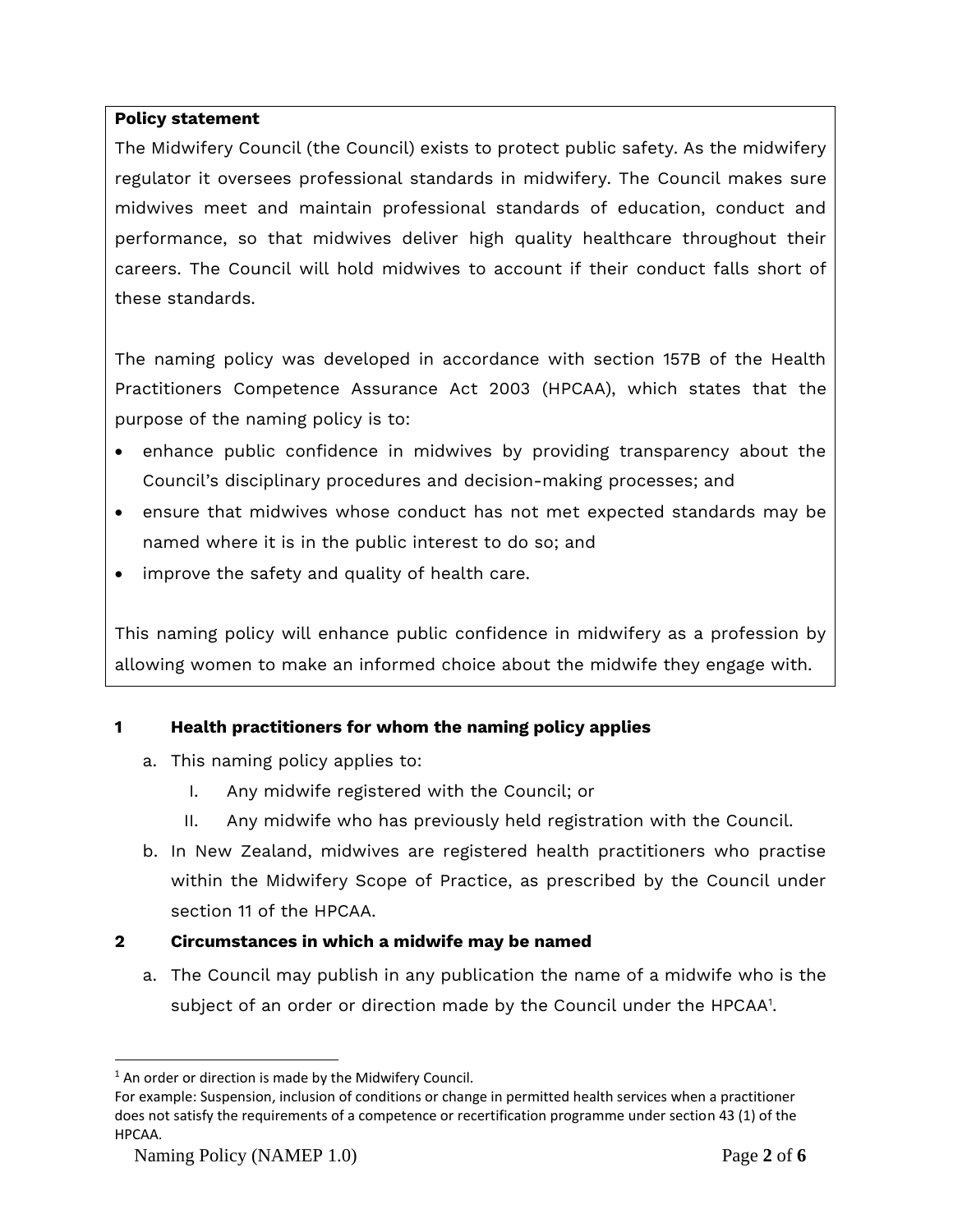- b. Publication of midwife's name shall only occur following the completion of any Council process, and not while any investigation, deliberations or appeals are ongoing.
- c. Notwithstanding section 2b above, the Council may decide to name a midwife who is the subject of an interim suspension order; or has interim change to or conditions imposed on his or her scope of practice, under sections 38, 39(1), 43, 48 or 69 of the HPCAA.
- d. The Council will not routinely publish the names and details where midwives were investigated but are not the subject of any orders or direction, except for:
	- I. Midwives who have been exonerated during any investigation, who may ask the Council to publish their name and the details of that exoneration in order to clear their name.
	- II. Midwives who are the subject of confusion where their name is the same as or very similar to that of another midwife or health practitioner named in an order, who may ask the Council to publish their name with clarification to avoid confusion.
- e. This policy does not affect the existing requirement/s for the Council to share information about a practitioner under sections 35, 138 or 156A(2)(a) of the HPCAA.

# **3 General principles that will guide the Council's naming decisions**

- a. In making a decision about the publication of information relating to a midwife, the Council will maintain a focus on protecting public safety.
- b. When deciding what information is published, the Council must weigh the public interest in making the information available against the consequences for the midwife of being named, including the likely harm to the midwife's reputation.

# **4 Criteria that the Council must apply when making a naming decision**

When assessing whether to publish the name of a midwife in a notice issued under section 157(1) of the HPCAA the Council must consider the Privacy Act 1993, natural justice rights and any other relevant matters. The Council will apply the following criteria: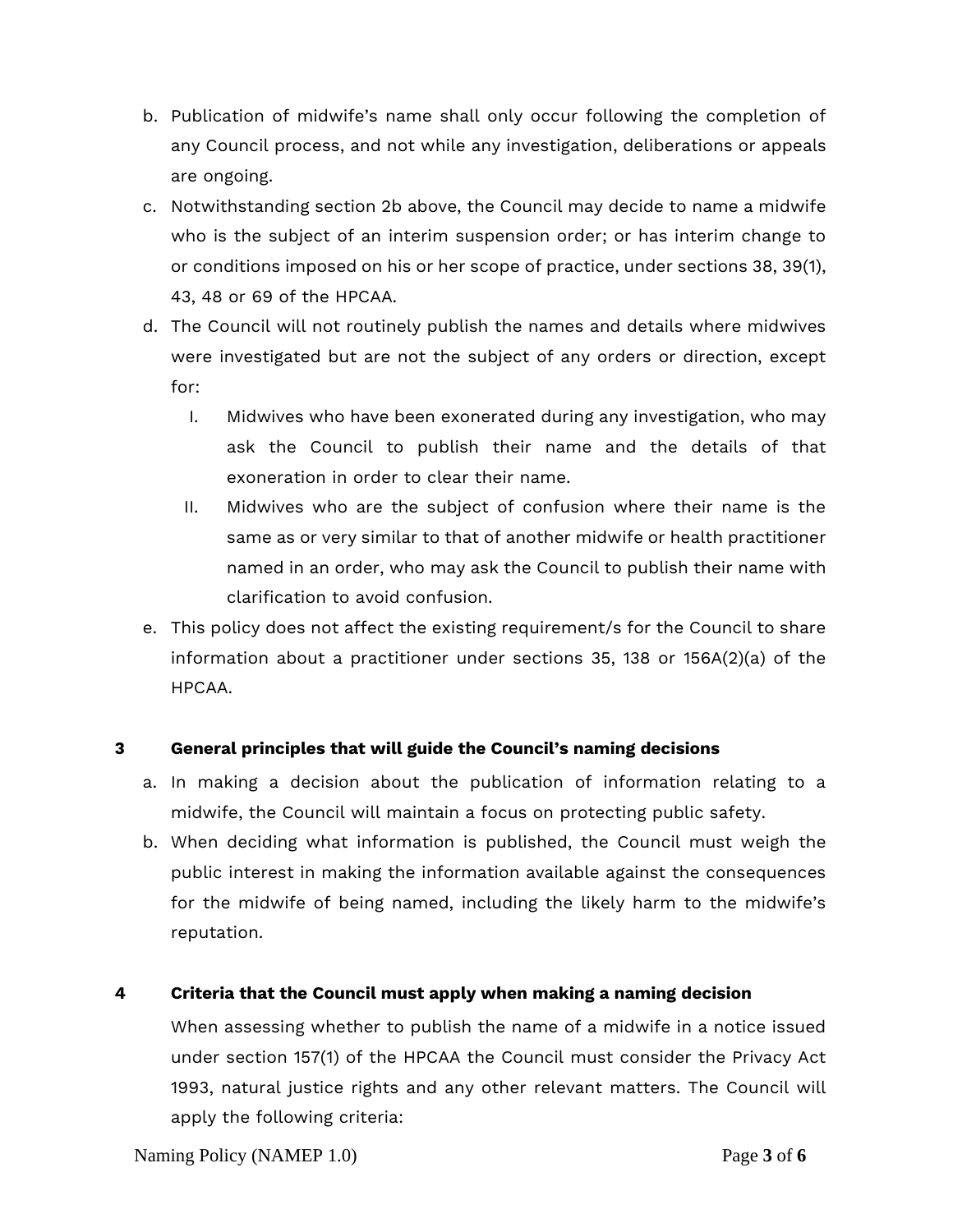- a. Public safety ensuring the safety and quality of health care and the competence of midwives. Non-disclosure in a particular case may run the risk of harm to women and their whānau in the future. Disclosure may elicit other complaints or concerns about a practitioner's competence.
- b. Public choice The right of existing and potential women and their whānau to know the disciplinary history of a particular midwife so as to be able to make an informed choice whether to engage their services in the future.
- c. Accountability midwives are accustomed to being held to account for the standard of care or service they provide. Information may need to be disclosed if serious accountability or health and safety concerns are raised, including non-compliance with an existing order.
- d. Nature of the concerns does the concern raise serious safety or competence concerns, does non-disclosure raise a risk of harm to women and their whānau in the future? Concerns of a serious nature will raise stronger public interest considerations in favour of disclosure.
- e. Whether the investigation is ongoing disclosing the details of an allegation during an ongoing investigation may unfairly suggest that there is substance to the allegation.
- f. Action taken in respect of the outcome of an investigation the public interest in disclosure will be higher, and a midwife's legitimate expectation of privacy will be reduced, where a concern has been investigated and found to be substantiated. It will often be in the public interest to know the remedial actions or consequences imposed on the midwife.
- g. Extent to which information is already in the public domain the privacy interest may be diminished by prior knowledge or public availability of the information. If information about the concern is already in the public domain, this may increase the public interest in disclosure of a summary about the outcome of any investigation. The purpose of such disclosure would be to demonstrate that appropriate action has been taken to investigate the concern and institute any protective measures or remedial action.
- h. Likelihood of harm to the midwife arising from disclosure there may be factors that heighten the risk of personal or professional harm arising from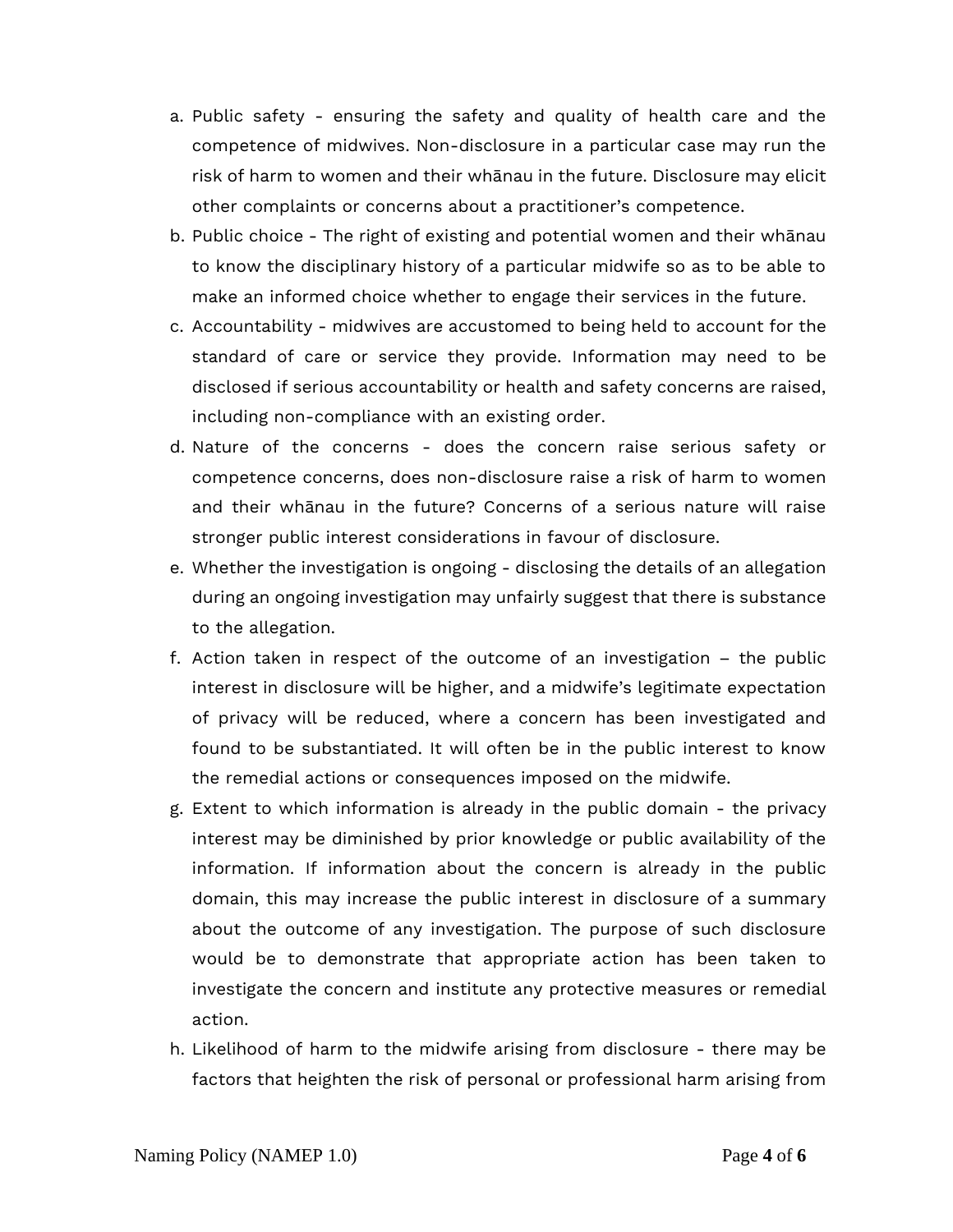disclosure, for example the physical or mental health of the midwife, or the size of the community in which they practise.

#### **5 Information the authority may disclose when naming a midwife**

- a. Where the Council has elected to publish information about a midwife, it will release a summary of the information with appropriate context.
- b. Publications instigated by the Council may include the name of the midwife, a short context of the concern and citation of the relevant section of the HPCAA.
- c. Where the order relates to the health of a midwife, additional consideration is needed with regards to the impact any disclosure may have on the midwife.

#### **6 Means by which a midwife may be named**

- a. Publication will be made via posting on the relevant section of the Council website; and may also be by inclusion in the Council's electronic newsletter or other suitable media.
- b. In addition, the Council may also annotate the midwife's entry on the Register to include a reference to the order or direction.
- c. Information published on the Council's website will be reviewed periodically at an interval of not more than two (2) years.
- d. The Council may elect to share the information with other health regulators in New Zealand, or equivalent regulatory bodies overseas.

# **7 Procedures that Council must follow when making a naming decision**

- a. Where the Council proposes to publish information about a midwife, having considered the factors in section four (4) of this policy, it will be required to make the midwife aware of this proposal and the proposed content twenty (20) business days in advance of the anticipated publication.
- b. Sending the information in section 7a to the midwife's last known email address will be sufficient for this purpose.
- c. The advance notice timing in section 7a above provides the midwife with an opportunity to:
	- I. Consider the content and make any submissions to the Council within ten (10) business days of receiving the notice; and